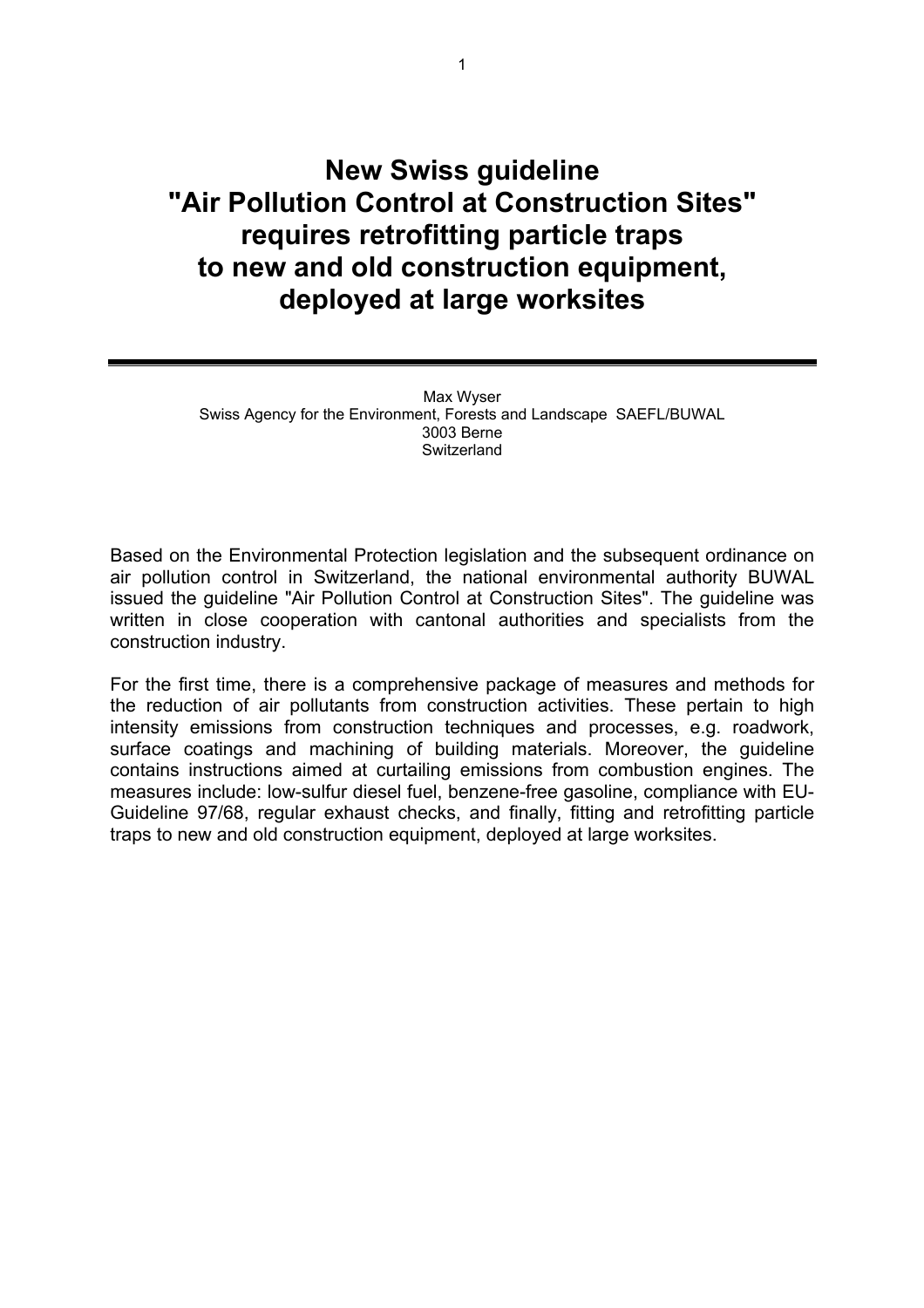## **1 Off-road particulate emissions**

The Swiss Ordinance on Air Pollution Control (OAPC) specifies effective immission limits to prevent respiratory diseases and other health problems caused by fine dusts. Maximum annual averages are prescribed for ultarfine particles (diameter  $\leq$  10  $\mu$ m, so-called PM10). More than 60 % of the Swiss population reside in areas where the annual average PM10 limits are exceeded. Under such circumstances, the OAPC stipulates additional countermeasures to curtail emissions. The emission excesses cause health damages estimated to cost billions of Swiss Francs, within the country.

The study "Public-health impact of outdoor and traffic-related air pollution: a European assessment" (The Lancet, September 2, 2000) states the consequences of manmade air pollution (PM10) on Swiss **Mortality and Morbidity**:

- Mortality: 3'300 cases annually
- Bronchitis in children: 45'000 cases annually

Particularly in residential areas, urgent steps are needed to curtail impermissibly high fine-dust concentrations in the ambient air. Particle emissions must be substantially reduced throughout the country to diminish the PM10 impact to a hygienically tolerable level.

### **Diesel soot is carcinogenic**

The diesel soot, too, is part of the PM10. The OAPC classifies diesel soot as carcinogenic, i.e. minimizing it is imperative. The authorities are obliged to act. There is no known safe threshold, below which diesel soot is not carcinogenic. Hence, countermeasures must be continuously updated to benefit from the best available technology. The toxicity of diesel soot makes economic feasibility secondary to the legal obligation.

Recent research findings, on the toxicity of ultrafine particles, impel the responsible Swiss authorities to the following standpoint:

#### Swiss position

From the public health perspective, it is important to measure not only the mass but also the concentration count and the surface area of the ultrafine particles, in the range 20 – 300 nanometer. These emissions must be controlled and curtailed using appropriate methods.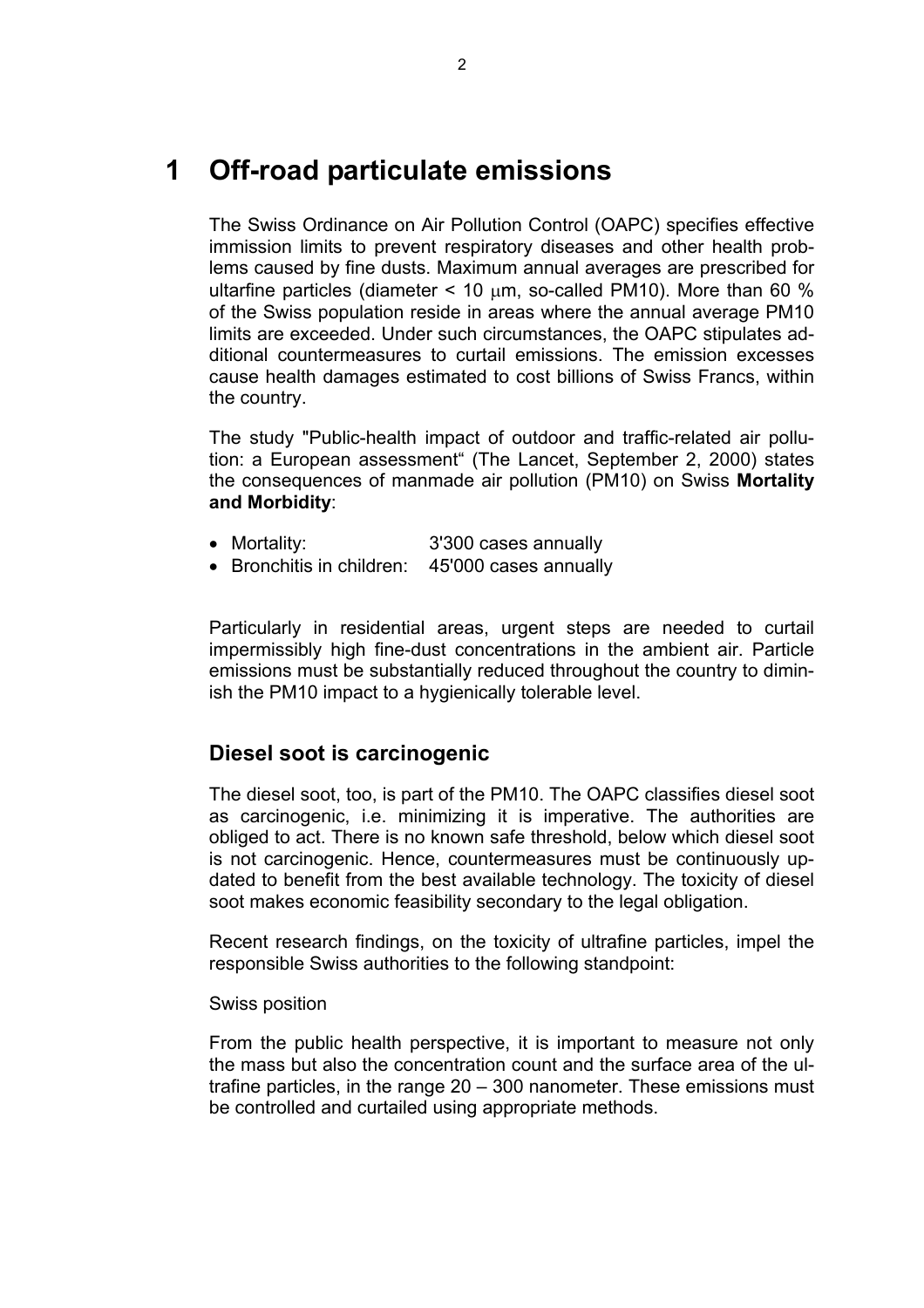

Figure 1 shows the significance of the diesel particulate emissions in the off-road sector, compared to Swiss road traffic emissions. Included are benefits from the emission limits enacted in 1995. More than half the total particulate emissions of combustion engines originate from machines at construction sites, or from Diesel engines that are not subject to the exhaust gas restrictions of road vehicles. The forecast is that in the year 2010, the off-road fraction would increase to 70 %, unless effective preventives are mandated.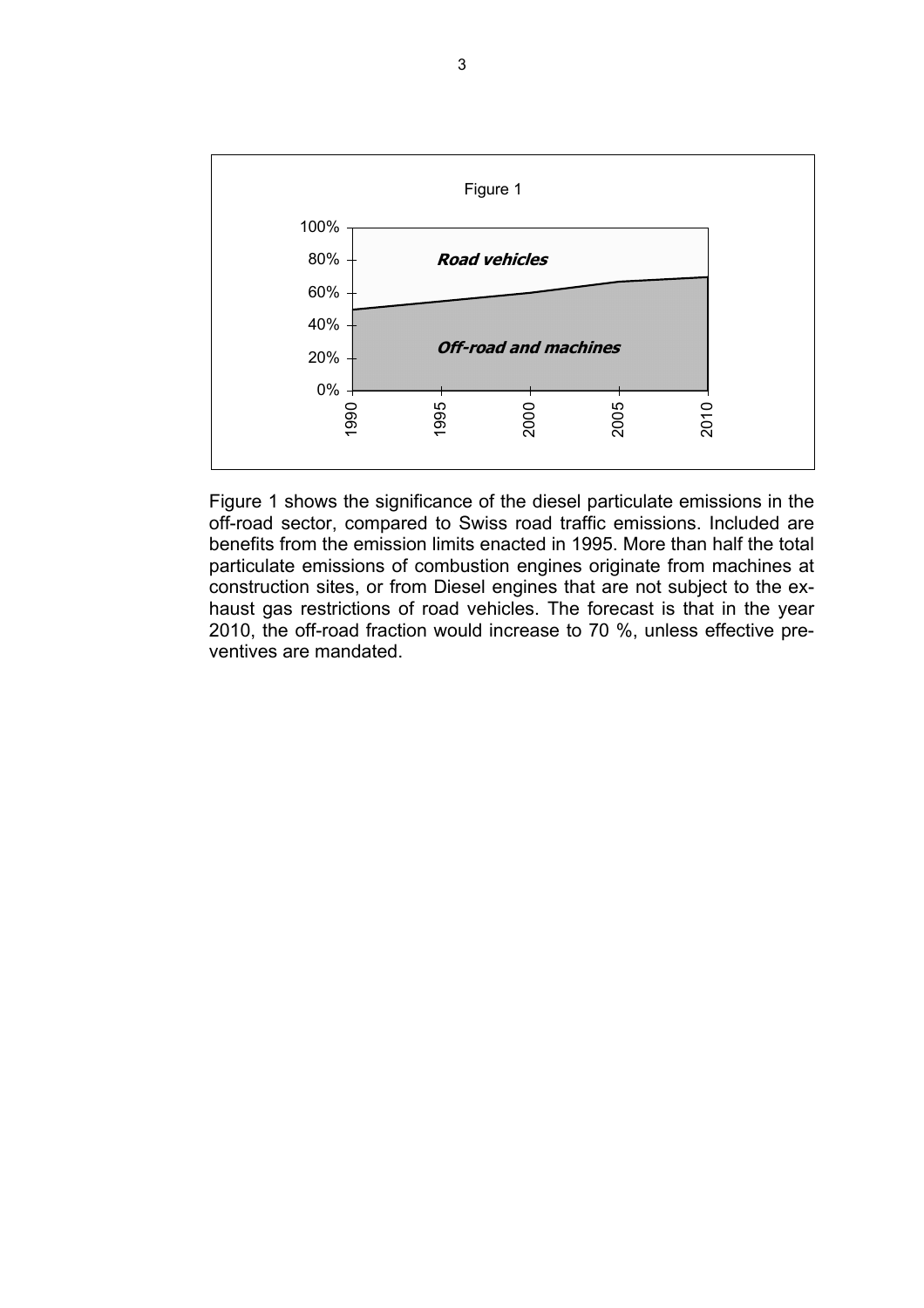# **2 Diversity of the off-road-sector**

The "**off-road sector"** comprises all mobile combustion engines that are not in road vehicles. The sector includes:

### a. **Transportation:**

- Rail
- Ships
- Aircraft

### b. **Machines and equipment for:**

- Construction
- Agriculture
- Forestry
- Industry and trade
- Garden and hobby
- Military

The off-road sector, with its remarkable heterogeneity of equipment and machines, was till now largely excluded from mandated preventives to curtail airborne pollutants. Hence, it is justifiably called the "forgotten sector".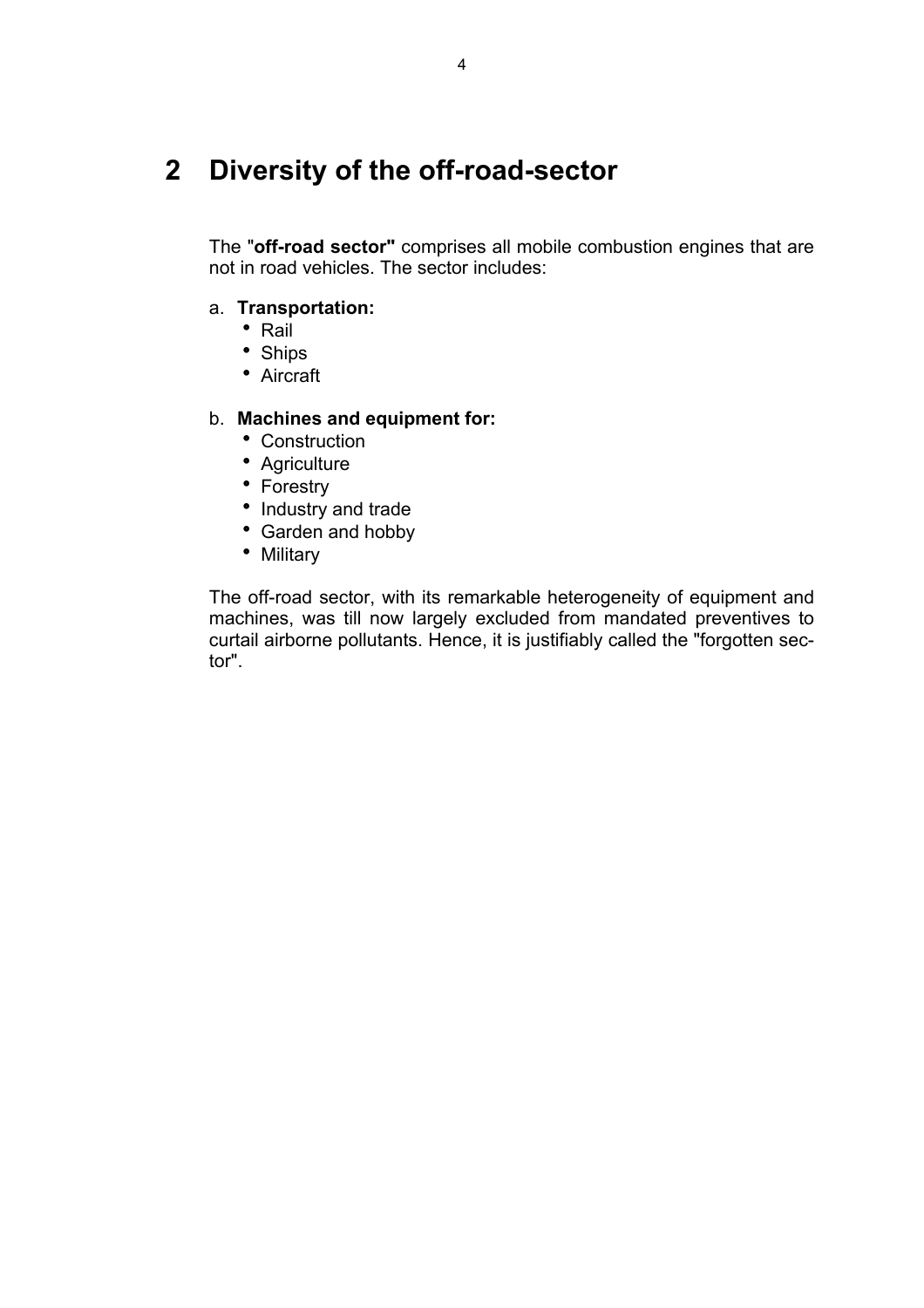## **Diesel particulate emissions from construction machines**

Figure 2 illustrates 1995 data for the relative contribution of different pollution sources in the off-road sector. This distribution is still valid today. The emissions from construction machines exceed 40% and are the biggest source of Diesel particulate emissions off-road.

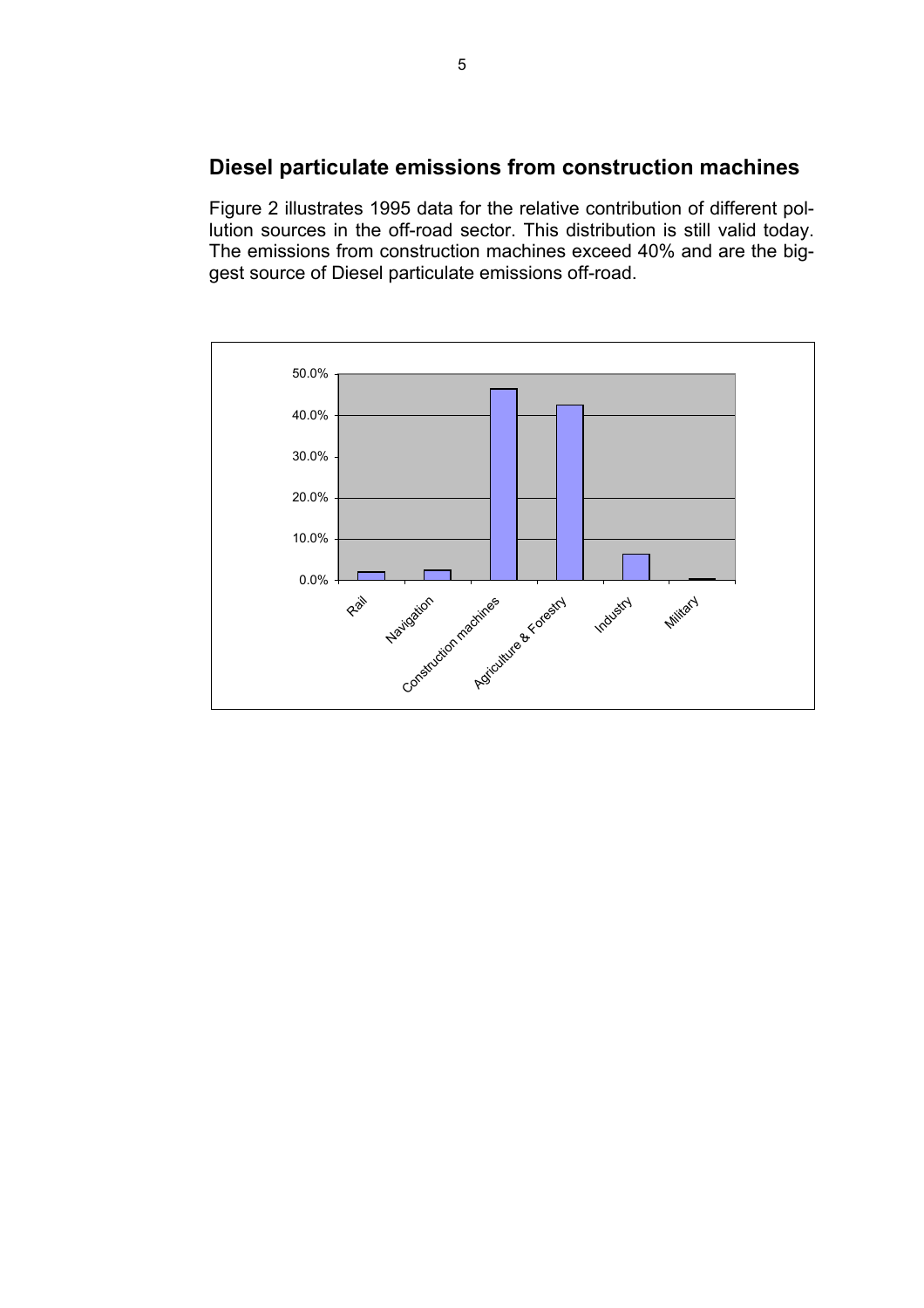## **3 Construction machines are a significant source of emissions**

A 200 kW-bulldozer, deployed some years, can emit during continuous operation at a worksite about 2 - 3 kg of diesel particles per working shift (10 hours).

## **The VERT Project**

The VERT project targeted curtailing emissions from Diesel engines at tunnel worksites. The German, Austrian and Swiss authorities directed the project, performed during 1994 to 2000. At tunnel sites, there are many powerful diesel-driven machines. Yet, inadequate ventilation results in insufficient dilution and diesel soot exceeded the statutory limits at tunnel sites.

The VERT project proved that retrofitting particle-traps can diminish the particularly toxic ultrafine diesel-soot particles emitted, both from new and older Diesel engines, by a factor 100 to 1'000. Comparable curtailment is not even somewhat possible with most modern engine technologies or new fuel formulations or oxidation catalytic converters.

### **Lessons from the VERT project**

Retrofitting construction site machines, with particle-trap systems, eliminates more than 95% of carcinogenic diesel soot that would be emitted from new and older engines or diminish the particle number by a factor 100 to 1'000.

### **Particle-trap imperative of the SUVA**

Particle-trap systems are mandatory since  $1<sup>st</sup>$  March 2000 for subterranean engines. After a transition period, effective  $1<sup>st</sup>$  January 2002 it is compulsory to retrofit all underground diesel-powered machines and equipment with particle-trap systems.

Soot filters are declared best available technology, i.e. will be mandatory for many other applications, e.g. large-scale earthmoving, gravel pits, stone quarries and industrial vehicles. Guidelines for protecting air quality at worksites and deployment of construction machines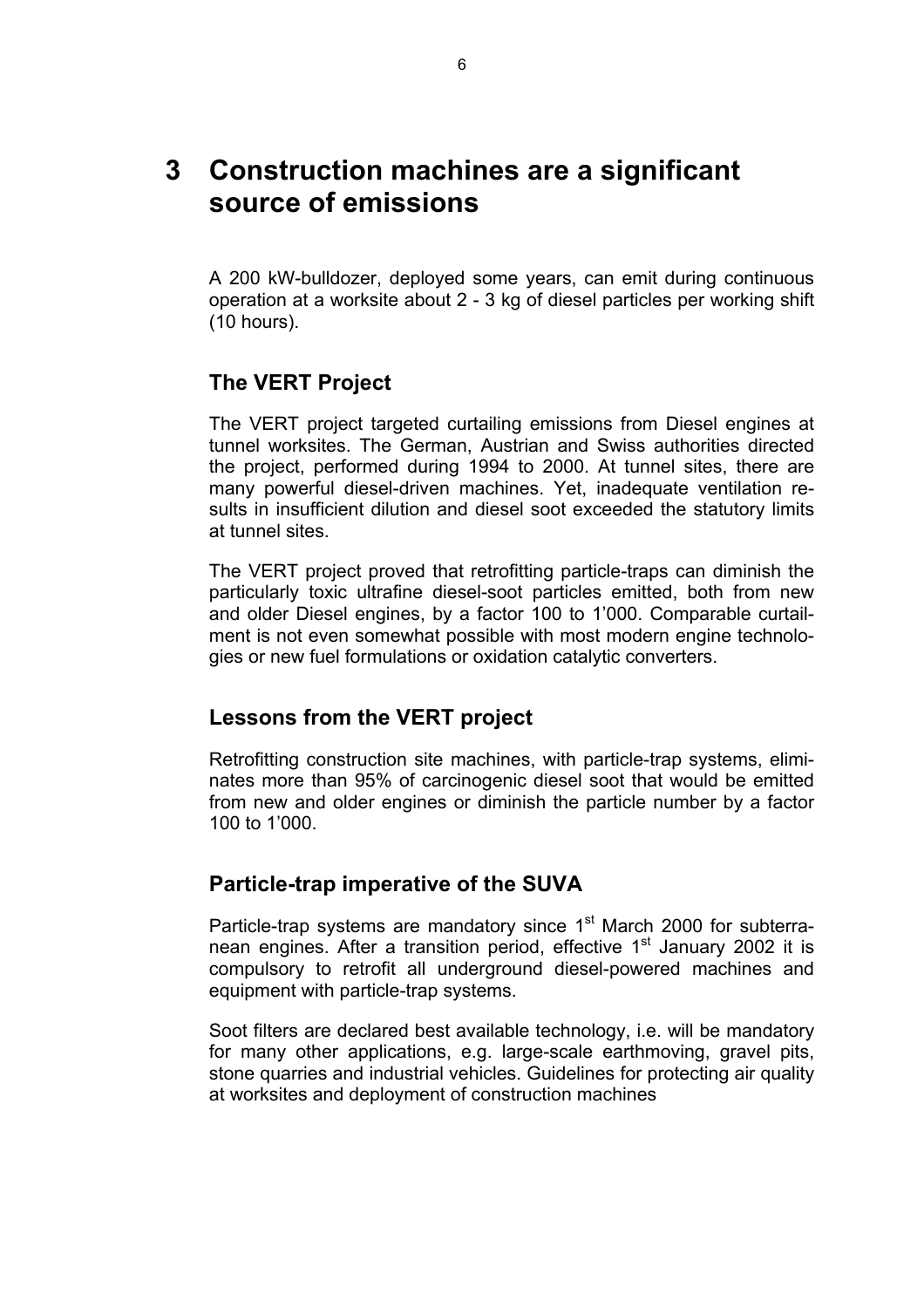## **4 Air Pollution Control regulations for construction sites**

Large construction sites are a substantial source of pollutants. The major sources are:

- Building demolition
- Mechanical work process (grinding, drilling)
- Debris dumping and storage
- Dirty roads and pathways
- Diesel engines powering construction machines

The above can cause excessive health impact, on population in the vicinity, from airborne dust and respirable ultrafine particles.

These findings motivated the Swiss Federal Government in 1997 to promulgate the Ordinance on Air Pollution Control prescribing emission limits for construction sites. The Ordinance empowered the Swiss environmental authority BUWAL to issue pertinent guidelines with specific countermeasures.

### OAPC Article 88, Appendix 2

## **Building Sites**

Emissions from building sites shall be limited as much as technology and operational conditions will allow, provided this is economically acceptable, particularly **by means of emission limits for the machines and equipment used** and appropriate working methods.

Account shall be taken of the type, size and location of the building site and the time of building work.

The Swiss Agency shall issue guidlines.

Enforcement is the responsibility of the cantonal authorities. The Swiss cantons have begun to enforce pollution control countermeasures, particularly at **large sites**, e.g.

- Enlargement of Zurich airport.
- New Gotthard alpine transit tunnel.
- Extension of the Swiss national railway network, etc.

Particle-trap systems are prescribed also for construction machines at the above sites. As of Spring 2002, more than 1'500 construction site machines are deployed with particle-trap systems.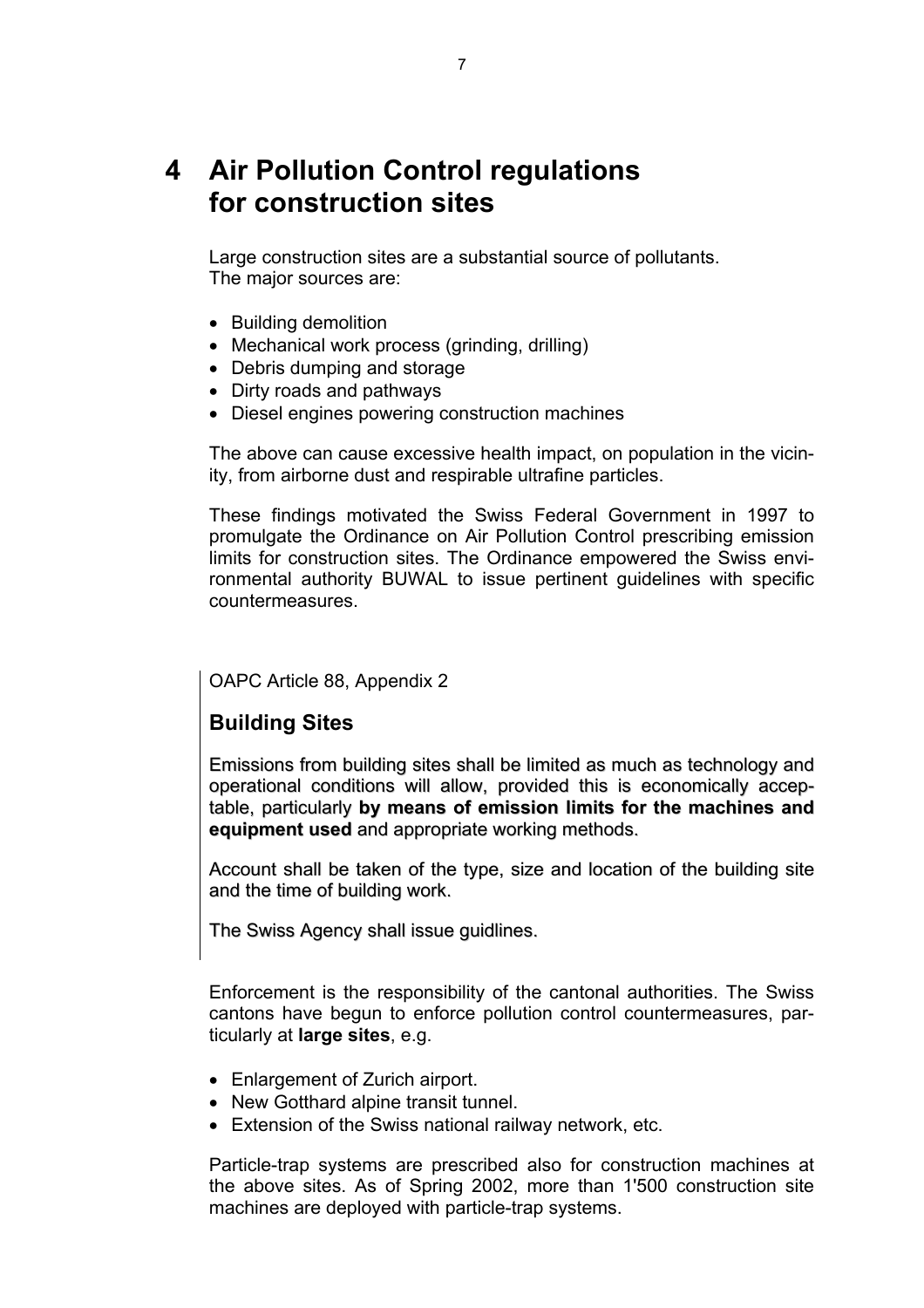## **5 Guideline Air Pollution Control at Construction Sites[1](#page-7-0)**

The Swiss environmental authority (BUWAL) prepared the guideline within the framework of the Ordinance on Air Pollution Control (OAPC) and drew on the practical experience obtained. Further inputs came from the cantonal specialists and construction industry experts. The draft guideline was widely circulated for comments. These comments were considered, to the extent possible, in finalizing the guideline. It will be valid from  $1<sup>st</sup>$  September 2002.

During the draft consultation process, parliamentarians submitted 2 interpellations on the topic of deploying particle-trap systems on construction machines at worksites.

• The interpellation "Emission limits for diesel soot" questioned the legality and therefore EU computability of mandatory diesel-soot filters. The initiators wanted the legislation postponed till the EU issued guidelines on particle-trap deployment.

The Swiss Government answered on 18 June 2002 that the deployment of particle-traps on construction machines was in the paramount interest of public and occupational health. Moreover, the deployment is economi-cally beneficial. Analyses<sup>[2](#page-7-1)</sup> show that these precautions have an attractive cost to benefit ratio. Retrofitting particle-traps is expected to cost the construction industry about 1.4 billion Swiss Francs, till 2020. The anticipated benefits, in lower health costs during that period, are estimated at about 4 billion Swiss Francs.

• The interpellation "Soot particle-trap" presumed that the particle-trap technology was not yet mature. Hence, the initiators demanded that deployment of particle-traps be postponed till the technology matured and new machines were delivered with factory-fitted particle-traps.

The Swiss Government answered on 19 December 2001 that the deployment of particle-traps was both affordable and also technically and operationally feasible. Exempting existing construction machines from retrofitting has the disadvantage that curtailment of diesel soot pollution would be noticeable only after 10 to 20 years.

l

<span id="page-7-0"></span><sup>1</sup> The Guideline Air Pollution Control at Construction Sites is accessible at:

**[http://www.umwelt-schweiz.ch/buwal/de/fachgebiete/fg\\_luft/vorschriften/industrie\\_gewerbe/index.html](http://www.umwelt-schweiz.ch/buwal/de/fachgebiete/fg_luft/vorschriften/industrie_gewerbe/index.html)**

<span id="page-7-1"></span><sup>&</sup>lt;sup>2</sup> BUWAL "Retrofitting construction site machines with particle-traps: cost/benefit perspective UM-148-D, 2002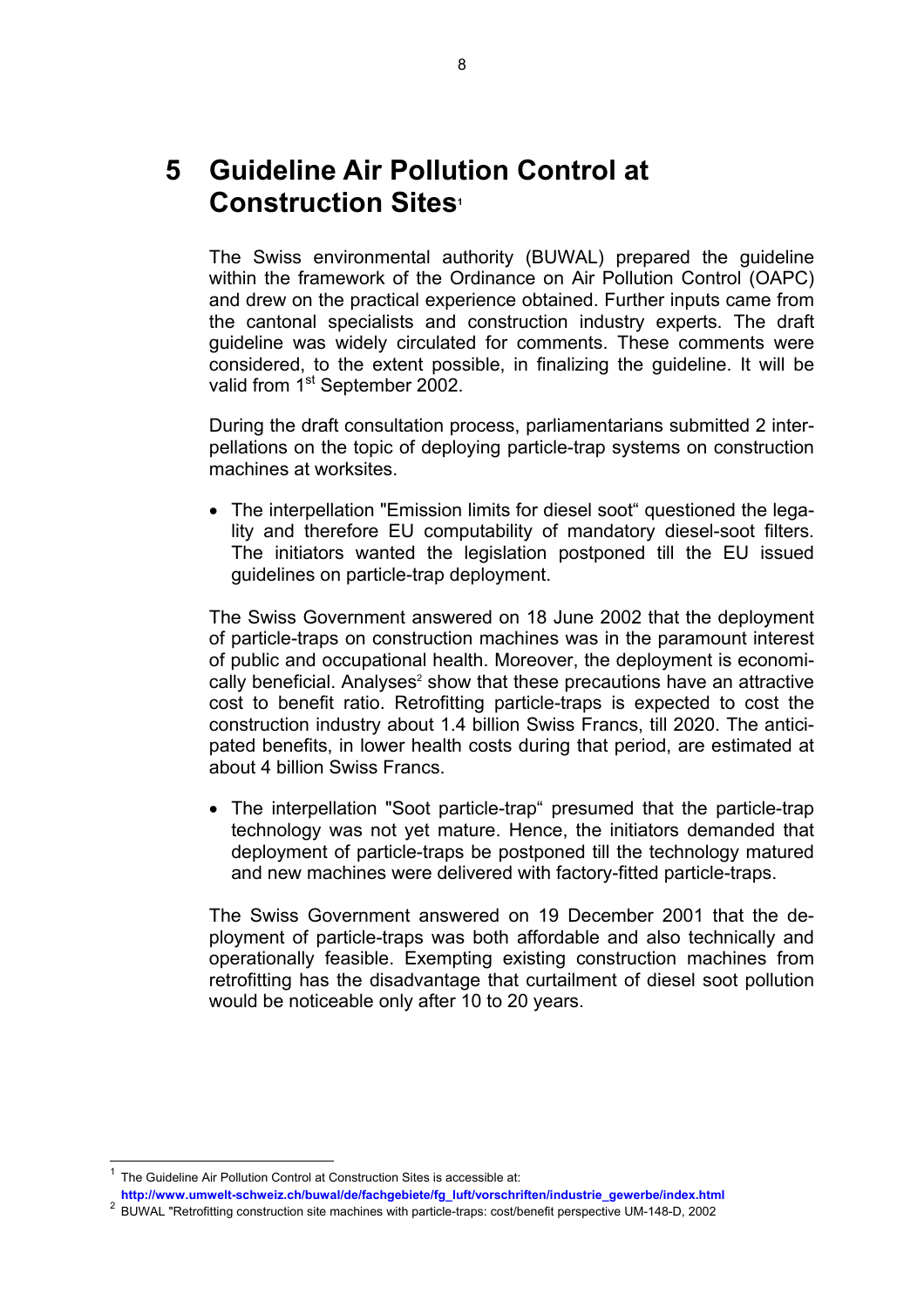# **6 The Contents of the new Guideline**

The guideline describes pragmatic technical and organizational measures that can sustain diminished worksite emissions, at the source. Conforming to the OAPC, the guideline recognizes the pertinent factors, i.e. the type, size and location of the worksite as also the construction duration.

Examples of **basic precautions** (for all worksites):

- Wetting the dusty materials.
- Prohibit hot re-mixing of tar based road surfacing.
- Employ low-emission explosives.
- Periodically inspect exhaust emissions from engines ≥18 kW.
- Use low-sulfur (<50 ppm) diesel fuel.

Supplementary **specific precautions** are needed at **large worksites**.

Examples of **specific precautions** (for large worksites):

- Enclose conveyor belts
- Extract and filter gases from welding
- Fit particle-trap systems to machines and power-tools ≥18 kW

Worksites are classified as **large** when:

### • **At rural locations:**

- > 1.5 years duration, or
- > 10'000 square meter surface, or
- > 20'000 cubic meter volume.
- **At urban and inner-city locations:** 
	- > 1 year duration,
	- > 4'000 square meter surface, or
	- > 10'000 cubic meter volume.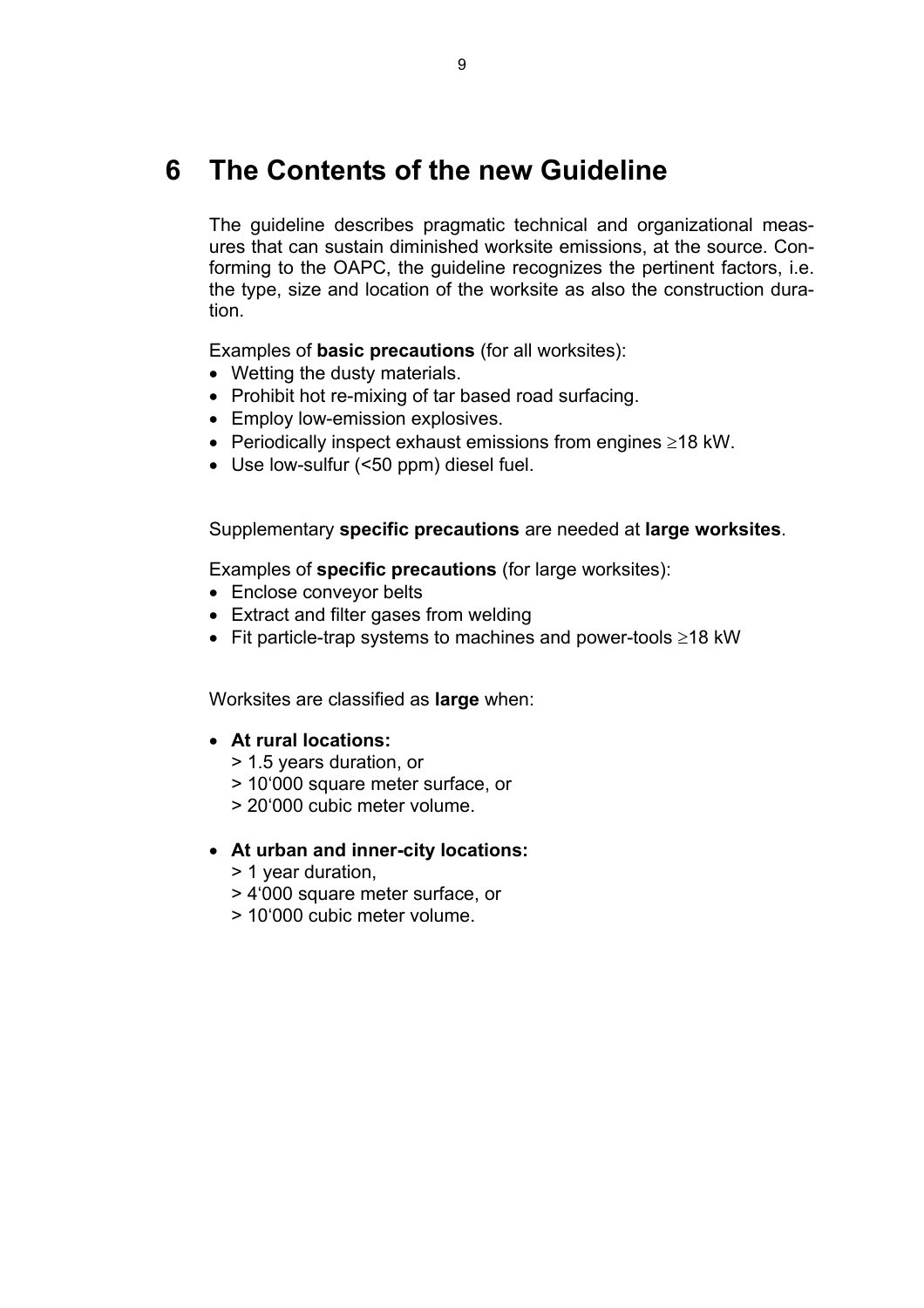### **Stipulations for combustion engine powered machines and tools**

#### **For all worksites:**

- Deploy electric powered tools, whenever possible.
- Obligatory maintenance of machines with combustion engines.
- New machines must comply with Guideline 97/68 EG.
- Fuel gasoline engines with aromatics-free equipment gasoline (excepting 4-stroke engines with catalytic converter).
- Run Diesel engines with low-sulfur (<50ppm) diesel fuel.

#### **All machines and vehicles with combustion engines** ≥**18 kW**  must be:

- identifiable;
- periodically inspected and have the pertinent exhaust maintenance document;
- affixed with the pertinent exhaust certification sticker.

#### **All machines and equipment rated** ≥**18 kW at large sites**

must be operated with particle-trap systems approved in the Filter-list.

- Machines >37 kW by 1 September 2003
- Machines 18 37 kW by 1 September 2005
- Permitted are only particle-trap systems that passed the suitability tests:
	- Penetration <5% (Concentration count in the range 10-500 nm),
	- No relevant secondary emissions, e.g.  $NO<sub>2</sub>$ , Dioxin and PAH,
	- Prolonged test (>2000 hours)